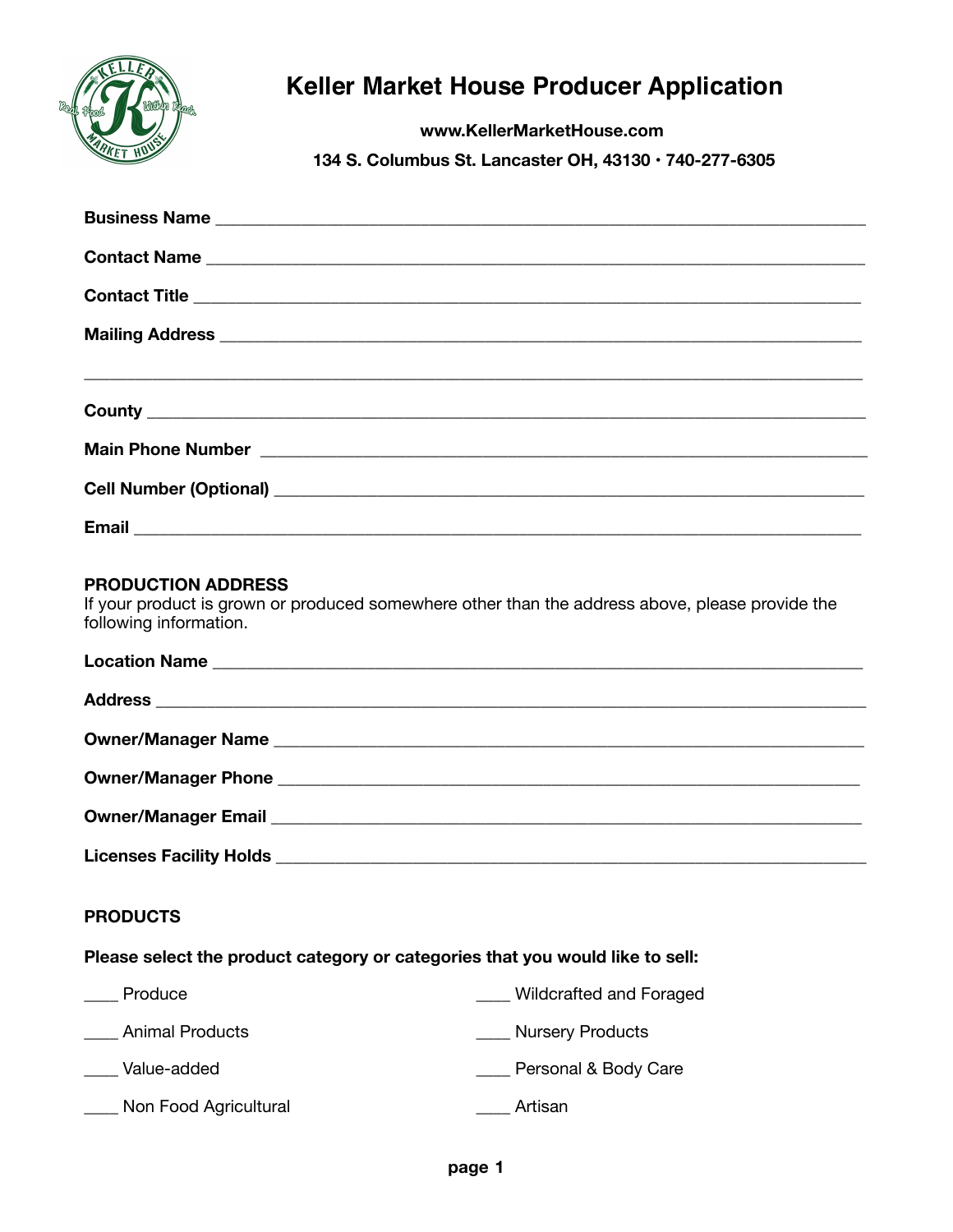### Please list the products you would like to sell at Keller Market House:

If you need more room, feel free to attach a list on a separate sheet if necessary. Producers of perishable food items, please also fill out Perishable Products Page (page 3)

| Please indicate which licenses & certifications are required and/or held for your products:<br>Please include up to date copies as part of your application |
|-------------------------------------------------------------------------------------------------------------------------------------------------------------|
| Vendor's License                                                                                                                                            |
| ____ Organic Certification or Certified Naturally Grown                                                                                                     |
|                                                                                                                                                             |
|                                                                                                                                                             |
|                                                                                                                                                             |
|                                                                                                                                                             |

# **NOTES**

Anything else we should know that might affect your application? Please feel free to provide information here about your growing or business practices, or details about the local sourcing of ingredients for value added or prepared foods.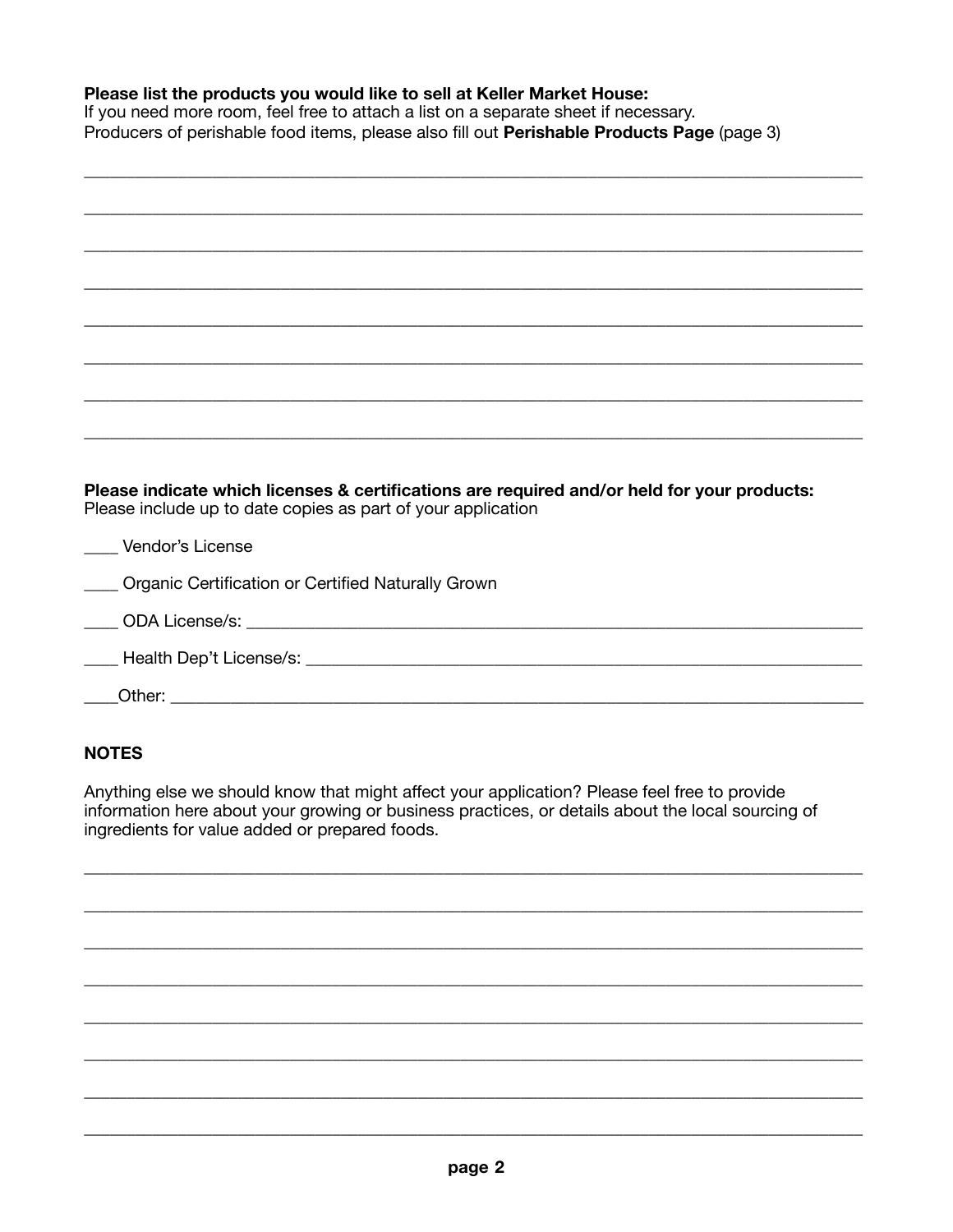#### **PERISHABLE PRODUCTS PAGE**

Producers of Fresh Produce, Foraged, Nursery, Animal Products, and Perishable Value Added - Please list the products you would like to sell at KMH. Attach additional sheets if necessary. You may generalize if storage & shelf life are the same. (For example, Product: Cookie. Flavors: Chocolate Chip, Oatmeal Raisin, Cranberry Pecan)

| <b>Disposal Preference:</b> | Hold for Pick Up | Donate | <b>Dispose</b> |
|-----------------------------|------------------|--------|----------------|
|-----------------------------|------------------|--------|----------------|

Availability: Year-round, Spring, Summer, Fall, Winter, etc Storage Requirements: Room Temperature, Refrigerator, Freezer, etc

| <b>PRODUCT #1</b>           |                             |                        |  |
|-----------------------------|-----------------------------|------------------------|--|
| Availability                |                             |                        |  |
| <b>Storage Requirements</b> |                             |                        |  |
| <b>Shelf Life</b>           | Mark down after _____ days  | Pull after ______ days |  |
| Local Ingredients           |                             |                        |  |
| Variations/Flavors          |                             |                        |  |
| <b>PRODUCT #2</b>           |                             |                        |  |
| Availability                |                             |                        |  |
| <b>Storage Requirements</b> |                             |                        |  |
| <b>Shelf Life</b>           | Mark down after ______ days | Pull after ______ days |  |
| Local Ingredients           |                             |                        |  |
| Variations/Flavors          |                             |                        |  |
|                             |                             |                        |  |
| <b>PRODUCT #3</b>           |                             |                        |  |
| Availability                |                             |                        |  |
| <b>Storage Requirements</b> |                             |                        |  |
| <b>Shelf Life</b>           | Mark down after ______ days | Pull after ______ days |  |
| Local Ingredients           |                             |                        |  |
| Variations/Flavors          |                             |                        |  |
| <b>PRODUCT #4</b>           |                             |                        |  |
| Availability                |                             |                        |  |
| <b>Storage Requirements</b> |                             |                        |  |
| <b>Shelf Life</b>           | Mark down after ______ days | Pull after ______ days |  |
| Local Ingredients           |                             |                        |  |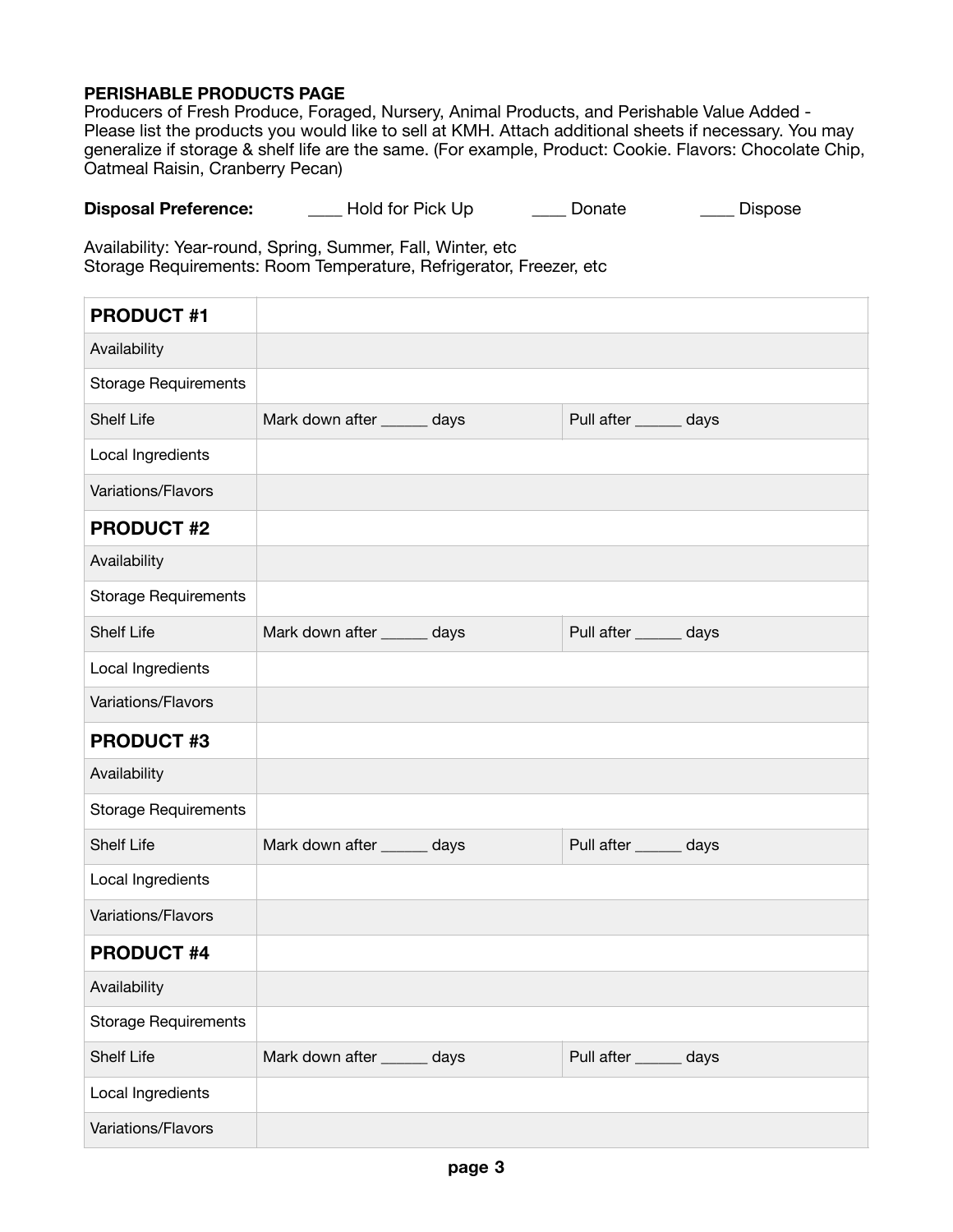#### **PUBLIC PAGE Business Name**

We will use the following information to promote your business and products to our customers and the general public. This will also be shared with staff to help them answer customer questions. Phone and email are optional, if you wish us to allow customers to contact you directly with questions.

| <b>Email</b> |  |  |
|--------------|--|--|

#### **ABOUT YOUR BUSINESS**

Please provide a 3-5 sentence "bio." If one exists on an active website, you may provide the link to the correct page here. If you need more room, feel free to attach a separate sheet.

\_\_\_\_\_\_\_\_\_\_\_\_\_\_\_\_\_\_\_\_\_\_\_\_\_\_\_\_\_\_\_\_\_\_\_\_\_\_\_\_\_\_\_\_\_\_\_\_\_\_\_\_\_\_\_\_\_\_\_\_\_\_\_\_\_\_\_\_\_\_\_\_\_\_\_\_\_\_\_\_\_\_\_\_\_\_\_\_\_\_\_

\_\_\_\_\_\_\_\_\_\_\_\_\_\_\_\_\_\_\_\_\_\_\_\_\_\_\_\_\_\_\_\_\_\_\_\_\_\_\_\_\_\_\_\_\_\_\_\_\_\_\_\_\_\_\_\_\_\_\_\_\_\_\_\_\_\_\_\_\_\_\_\_\_\_\_\_\_\_\_\_\_\_\_\_\_\_\_\_\_\_\_

\_\_\_\_\_\_\_\_\_\_\_\_\_\_\_\_\_\_\_\_\_\_\_\_\_\_\_\_\_\_\_\_\_\_\_\_\_\_\_\_\_\_\_\_\_\_\_\_\_\_\_\_\_\_\_\_\_\_\_\_\_\_\_\_\_\_\_\_\_\_\_\_\_\_\_\_\_\_\_\_\_\_\_\_\_\_\_\_\_\_\_

\_\_\_\_\_\_\_\_\_\_\_\_\_\_\_\_\_\_\_\_\_\_\_\_\_\_\_\_\_\_\_\_\_\_\_\_\_\_\_\_\_\_\_\_\_\_\_\_\_\_\_\_\_\_\_\_\_\_\_\_\_\_\_\_\_\_\_\_\_\_\_\_\_\_\_\_\_\_\_\_\_\_\_\_\_\_\_\_\_\_\_

\_\_\_\_\_\_\_\_\_\_\_\_\_\_\_\_\_\_\_\_\_\_\_\_\_\_\_\_\_\_\_\_\_\_\_\_\_\_\_\_\_\_\_\_\_\_\_\_\_\_\_\_\_\_\_\_\_\_\_\_\_\_\_\_\_\_\_\_\_\_\_\_\_\_\_\_\_\_\_\_\_\_\_\_\_\_\_\_\_\_\_

\_\_\_\_\_\_\_\_\_\_\_\_\_\_\_\_\_\_\_\_\_\_\_\_\_\_\_\_\_\_\_\_\_\_\_\_\_\_\_\_\_\_\_\_\_\_\_\_\_\_\_\_\_\_\_\_\_\_\_\_\_\_\_\_\_\_\_\_\_\_\_\_\_\_\_\_\_\_\_\_\_\_\_\_\_\_\_\_\_\_\_

\_\_\_\_\_\_\_\_\_\_\_\_\_\_\_\_\_\_\_\_\_\_\_\_\_\_\_\_\_\_\_\_\_\_\_\_\_\_\_\_\_\_\_\_\_\_\_\_\_\_\_\_\_\_\_\_\_\_\_\_\_\_\_\_\_\_\_\_\_\_\_\_\_\_\_\_\_\_\_\_\_\_\_\_\_\_\_\_\_\_\_

#### **DELIVERY SCHEDULE**

| <b>FARMERS: Your Production Practices - Check all that apply:</b> |                                       |  |  |
|-------------------------------------------------------------------|---------------------------------------|--|--|
| <b>Certified Organic</b>                                          | 100% Chemical Free practices          |  |  |
| Pasture-based livestock                                           | No use of sub-therapeutic antibiotics |  |  |
| Non-GMO feed                                                      | Non-GMO seed                          |  |  |
| <b>GAP</b> certified                                              | Integrated Pest Management            |  |  |
|                                                                   |                                       |  |  |
|                                                                   |                                       |  |  |